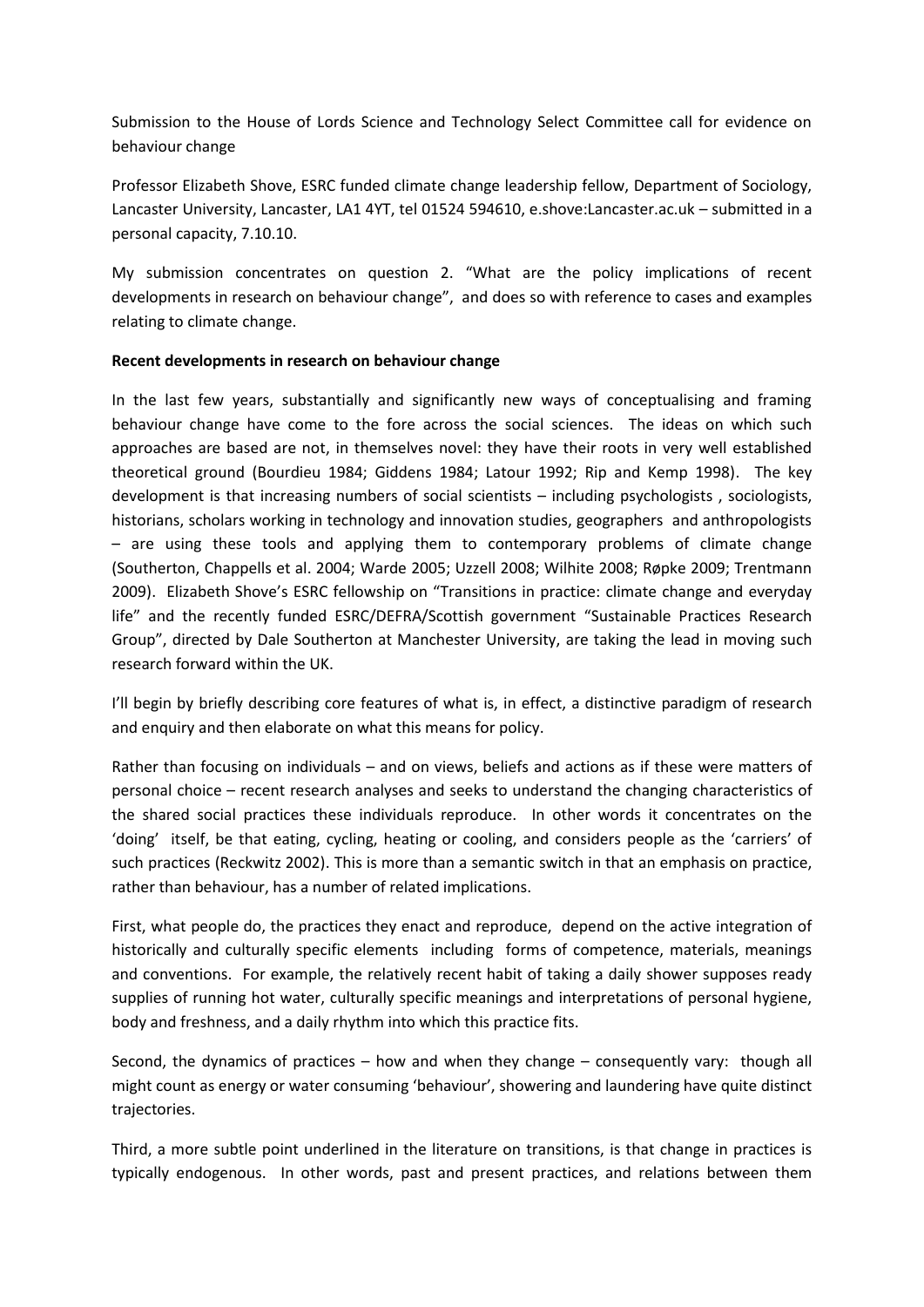(including competition for time, or for other resources) are themselves sources of innovation. For instance, if people spend time on one practice they have less to devote to others. Likewise, forms of competence and the meaning of participation evolve as practices like showering or using convenience foods are reproduced time and again, and as they are adopted by new or different 'carriers'. In the longer run these allocations of attention matter, collectively, for which practices survive and which disappear.

Much of the conventional literature supposes that behaviours are subject to external drivers like price and persuasion, or that they are obstructed by 'barriers'. This implies a linear relation between factors and effects and supposes that 'outside' forces bear down on behaviour. Although very familiar, interpretations of this kind are incapable of capturing or describing the forms of mutual adjustment, adaptation and accumulation involved in shaping and changing the repertoires of 'doings' that, in combination, constitute contemporary ways of life.

Fourth, and as mentioned already, research inspired by theories of practice and by social studies of technology emphasises the close-coupled relation between objects, infrastructures and 'behaviour', again a link that is rarely made in the classic behaviour change literature most of which overlooks the material basis of what people do. Put simply, roads, railways, freezers, heating systems, etc. are not innocent features of the background. Rather, they have an active part to play in defining, reproducing and transforming what people take to be normal ways of life. The key insight here is that the material world and related systems of production and provision are important in organising, structuring and sometimes preventing certain practices (van Vliet, Chappells et al. 2005). In sum, ways of life of the kind that matter for patterns of sustainable consumption are situated, materially embedded and social: on all counts it makes little sense to view such behaviours and actions as outcomes of individual choice.

There is a growing body of evidence informed by these ideas. This includes but is certainly not limited to published studies of changing practices relating to cooling (Strengers 2008; Strengers 2010); laundering (Shove 2003) patterns of food provisioning (Hand and Shove 2007; Warde, Cheng et al. 2007); water consumption (Sofoulis 2005; Chappells and Medd 2008; Taylor, Chappells et al. 2009); and everyday mobility (Larsen, Urry et al. 2006), to name but a few.

## **Policy implications**

The policy implications of this work are far reaching and important for other questions listed in the call for evidence.

Behaviour change interventions usually target individuals and their purchasing decisions, not the practices they carry. This is a costly and risky approach in that it requires engaging with each and every person and with individual behaviours, one at a time. Second, because behaviour is consequently addressed 'out of context' only some such interventions have any chance of taking effect. A third related point is that because 'behaviour' is treated as a singular concept, subject to more or less universal 'laws', standard methods are developed and applied across different domains (driving, eating, etc.) with scant regard to potentially significant differences in how these practices are configured and organised, or to how and why they vary.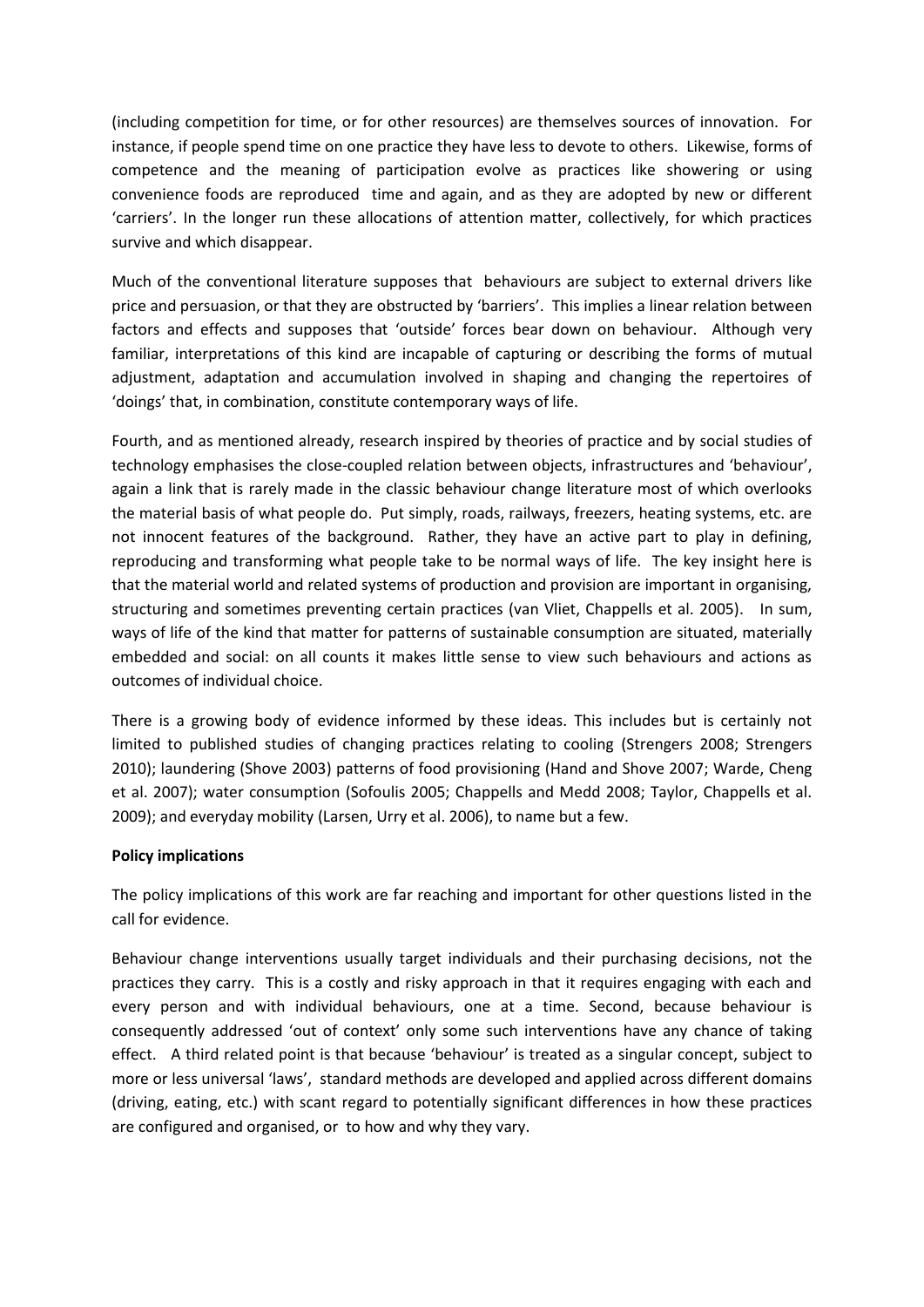Policies that target practices involve a wider range of actors including producers, providers, and the state itself on the grounds that all are implicated in developing and circulating the elements of which social practices are made. From this point of view, policy is understood not as an external influence but as integral to the systems and patterns of practice it seeks to change (Rip 2006; Voss, Kemp et al. 2006).

One conclusion, significant for questions 5-7, is that policy should re-frame the central problem as one of practice change, not behaviour change. This would entail redefining the meaning of relevant evidence such that it is about how practices develop, and not primarily about individuals' values, beliefs and choices. It would also involve reviewing policy makers' capacity to actively configure the 'landscapes' in which practices do and do not take hold (Shove and Walker 2010). From this point of view there is little merit in separating behaviour change from any other policy intervention – all are of consequence for the ordering of daily life. It is, in addition, equally obvious that government is not the only actor involved: in many cases transitions in practice, for instance in expectations of indoor comfort or in diet, unfold without regard for national borders, being shaped by businesses as well as governments, and by cultural and social trends the influence of which is not confined to the UK.

This does not mean governments have no role. For example, with respect to energy use and comfort the Japanese government has been instrumental in engendering reductions in energy demand and CO2 emissions by means of policies designed to transform conventions of clothing and related practices of cooling. The 'Cool biz' programme launched in 2005 has had a significant impact on collective behaviour in less than five years but not through any of the usual mechanisms. In this case the government mobilised its own role as an employer (government buildings were not heated or cooled between 20 and 28 degrees C); exploited its capacity to enrol diverse organisations (using business leaders, department stores and clothing manufacturers to design and promote light-weight summer clothing); and capitalised on the media profile of ministers and ambassadors (who were used as fashion models). In combination these moves have helped in redefining normal practice such that it no longer involves a distinctly inefficient combination of suits, ties, jackets and extensive airconditioning.

Although policy strategies are sure to vary from case to case, the method of framing the problem as one of collective convention and of intervening at the level of shared practice is itself transferable.

## **Research and policy: capacity and translation**

Research and theory of the kind outlined above has yet to be appropriated by UK policy on any scale. This is in part because it is not obviously relevant to problems of 'behaviour change' as these are currently and narrowly defined (Shove 2010).

This suggests that challenge is in essence one of developing the capacity to reconceptualise behaviour change *within* policy. If government is to design forms of intervention capable of fostering transitions in practice on the scale required it will be necessary to expand interpretations of relevant theory and evidence. This is not a matter of translating methods, concepts and agendas from a practice-oriented approach into a form that can be digested by 'behavioural' initiatives: rather, it is one of radically extending the meaning of intervention and the conceptualisation of social action. If this is the ambition, the answer to Question 4: "are there adequate structures and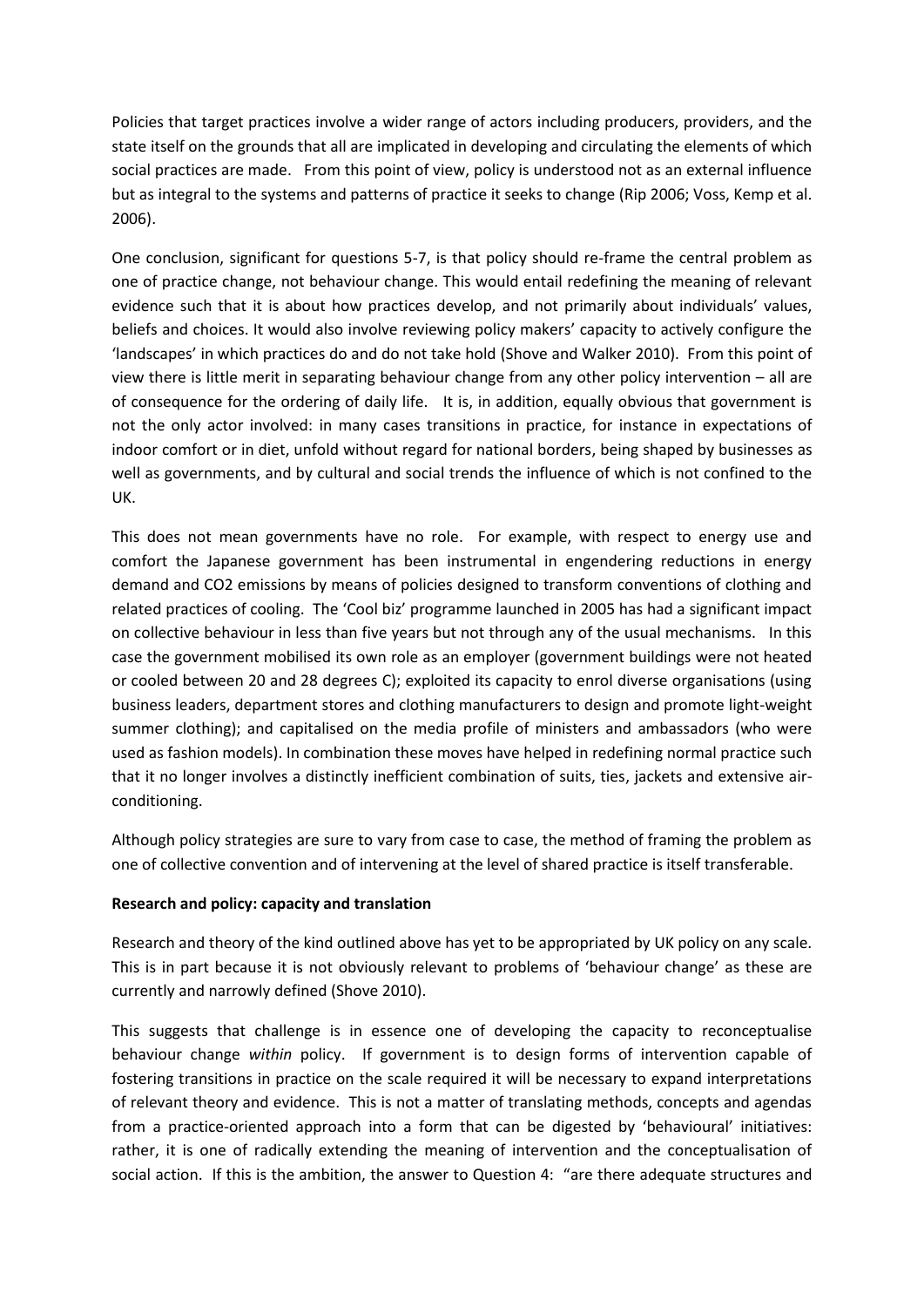expertise across government and the public services more generally to support the translation of research development in behaviour change into policy intervention" is clearly no.

Finally, much of the literature referred to in this submission is useful in addressing question 6: "how should different levels and types of intervention interact in order to achieve policy goals more effectively?" In relation to this question, research that demonstrates the material dimension of practice and that details links between consumption and production is important in showing that policy areas like those of urban planning, business development and technology are inextricably part of behaviour change, broadly defined.

Although not mentioned in the call for evidence, there is one further aspect of 'behaviour change' that deserves attention. On a global scale, many forms of unsustainable consumption are occasioned by the 'need' to reproduce conditions that characterise a western/northern European way of life, and to do so without regard to local climates or traditions. In the case discussed above the global energy costs associated with year round adoption of the standard business suit are considerable. In Australia and the USA significant resources are invested in maintaining what look like European lawns, and across the world we have seen the diffusion of a wheat and meat diet. There are two points to emphasise here. Discussions of trans-national behaviour change have yet to get underway – this is a field in which more research is required. Second, such research would do well to pay specific attention the part that the UK plays, perhaps unwittingly, in producing and circulating unsustainable interpretations of well being and normal behaviour, and in exporting the technologies and infrastructures that allow people in other parts of the world to live beyond their environmental means.

## **References**

Bourdieu, P. (1984). *Distinction: A social critique of judgement and taste*. London, Routledge.

- Chappells, H. and Medd, W. (2008). "What is fair? Tensions between sustainable and equitable domestic water consumption in England and Wales." *Local Environment* 13: 725-741.
- Giddens, A. (1984). *The Constitution of Society*. Cambridge, Polity Press.
- Hand, M. and Shove, E. (2007). "Condensing Practices: Ways of living with a freezer." *Journal of Consumer Culture* 7(1): 79-104.
- Larsen, J., Urry, J., et al. (2006). *Mobilities, networks, geographies*. Aldershot, Ashgate.
- Latour, B. (1992). Where are the missing masses? The sociology of a few mundane artefacts. *Shaping Technology/Building Society: Studies in Sociotechnical Change*. W. Bijker and J. Law. Cambridge, Mass. , MIT Press**:** 225-258.
- Reckwitz, A. (2002). "Toward a Theory of Social Practices: A Development in Culturalist Theorizing." *European Journal of Social Theory* 5(2): 243-263.
- Rip, A. (2006). A co-evolutionary approach to reflexive governance and its ironies. *Reflexive Governance for Sustainable Development*. J. P. Voss, D. Bauknecht and R. Kemp. Cheltenham, Edward Elgar**:** 82-100.
- Rip, A. and Kemp, R. (1998). Technological change. *Human Choices and Climate Change*. S. Rayner and E. Malone. Ohio, Battelle 2**:** 327-399.
- Røpke, I. (2009). "Theories of practice -- New inspiration for ecological economic studies on consumption." *Ecological Economics* 68(10): 2490-2497.
- Shove, E. (2003). *Comfort, cleanliness and convenience : the social organization of normality*. Oxford, Berg.
- Shove, E. (2010). "Beyond the ABC: climate change policy and theories of social change." *Environment and Planning A* 42(6): 1273-1285.